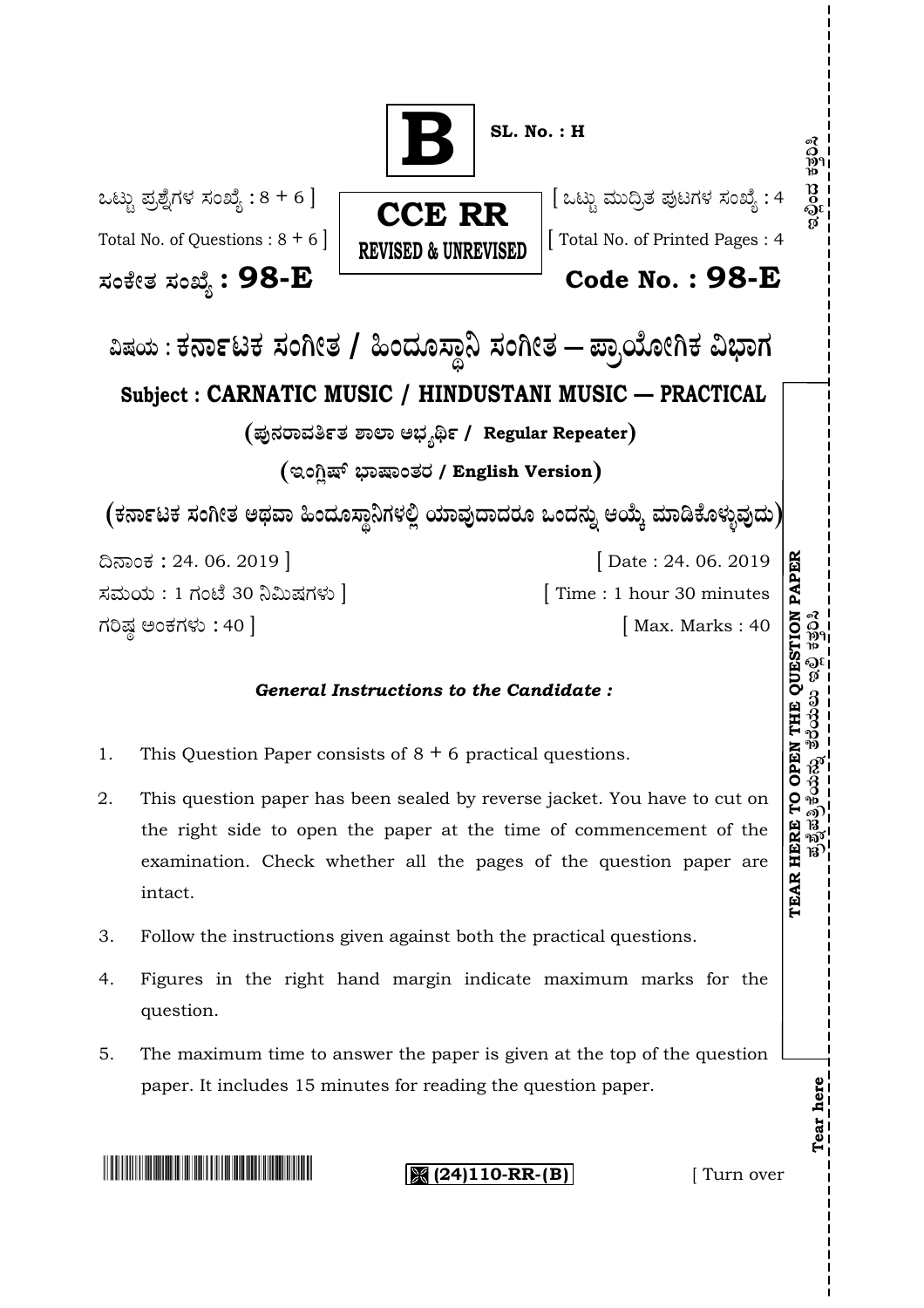# **CARNATIC MUSIC**

Students are asked to :

- 1. Sing the third sarale or a alankara of Rupaka tala in three degrees of speed. 4
- 2. Sing a Pillari or a Sanchari geethe. Tell a difference between a Pillari geethe and Sanchari geethe. 4
- 3. Sing a Jathi swara. Classify its Pallavi, Anupallavi and Charana. Mention how it differs from a Sanchari geethe. 4
- 4. Sing purvardha of Shankarabharana tanavarna and recognize raga, tala and other elements. 8
- 5. Sing a Madhyama kala Krithi of Oudava raga. Observe the style among Pallavi anupallavi and charanas and mention how one is different from the other. 6
- 6. Sing a Vilamba kala Krithi in a Sampurana raga. How Vilamba kala Krithi is different from Madhyama kala Krithi. 6
- 7. Sing a Dasa Krithi. Tell the summary. 4
- 8. Sing Vachana of sharanas. Differentiate between Dasarapada and Vachana. 4

# **The Community of Community**

#### **(24)110-RR-(B)**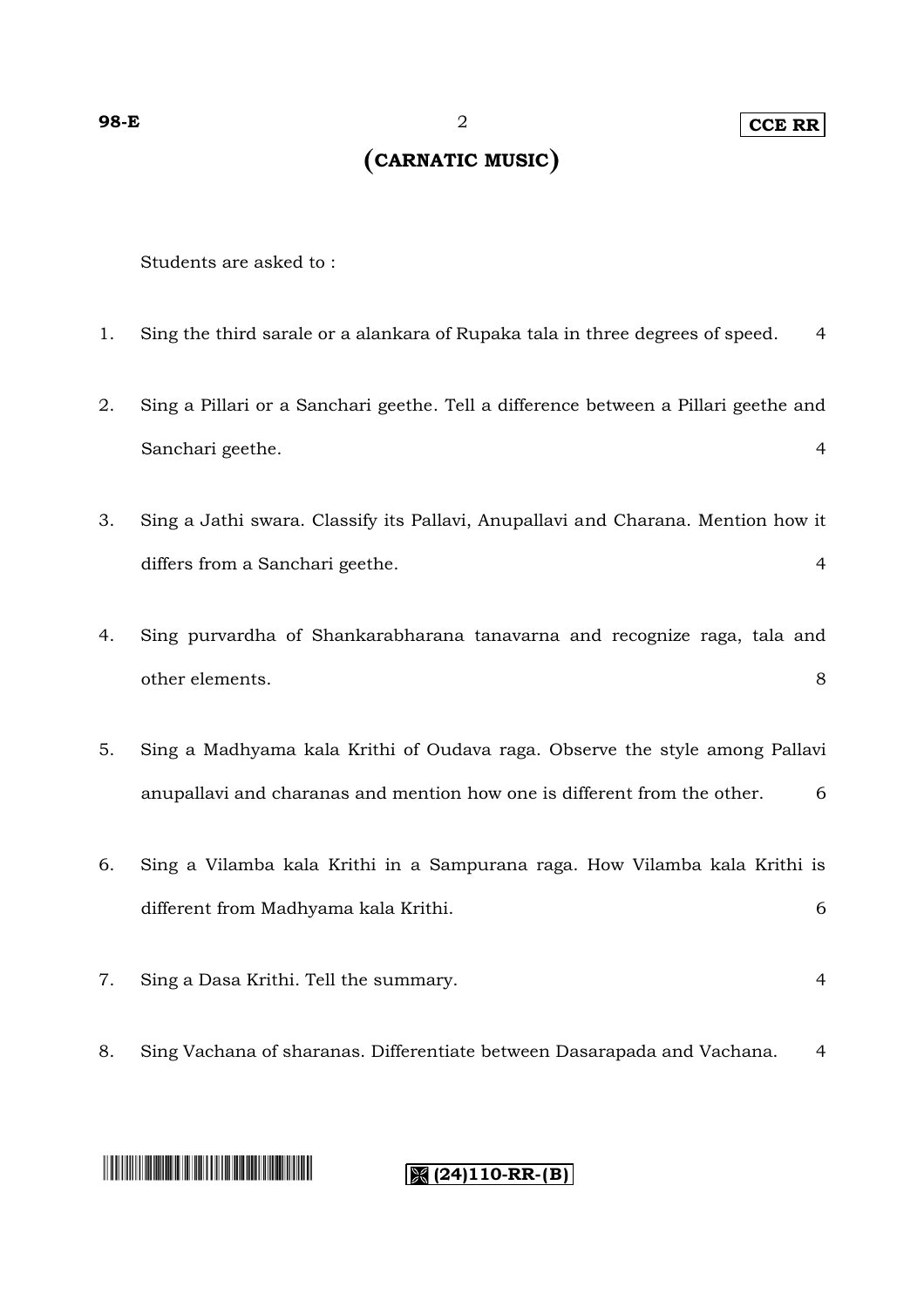### **HINDUSTANI MUSIC**

Students are asked to answer the following questions to sing according to the questions.

Students are asked to :

- 1. Sing any one Janti swara of your syllabus. Mention a difference between sarale swara and janti swara.  $1 \times 6 = 6$
- 2. Sing a swarageeta of Brindavani Sarang in teentala.

Mention a difference between Swarageeta and Lakshana geeta.  $1 \times 6 = 6$ 

- 3. Name Dasas of Kannada. Sing a Dasara pada.  $1 \times 6 = 6$
- 4. Describe how Chhota khayal differs from Bada khayal ? Sing a chhota khayal of Bhimpalas or Desh with taan and alap.  $1 \times 10 = 10$
- 5. How are the raga lakshanas of Durga raga different from that of Bhup raga ? Sing Lakshanageeta of Bhup raga.  $1 \times 8 = 8$
- 6. Describe the information of teentala. Show the tala with theka by your hand.

 $1 \times 4 = 4$ 

# **The Community of Community**

**8** (24)110-RR-(B)